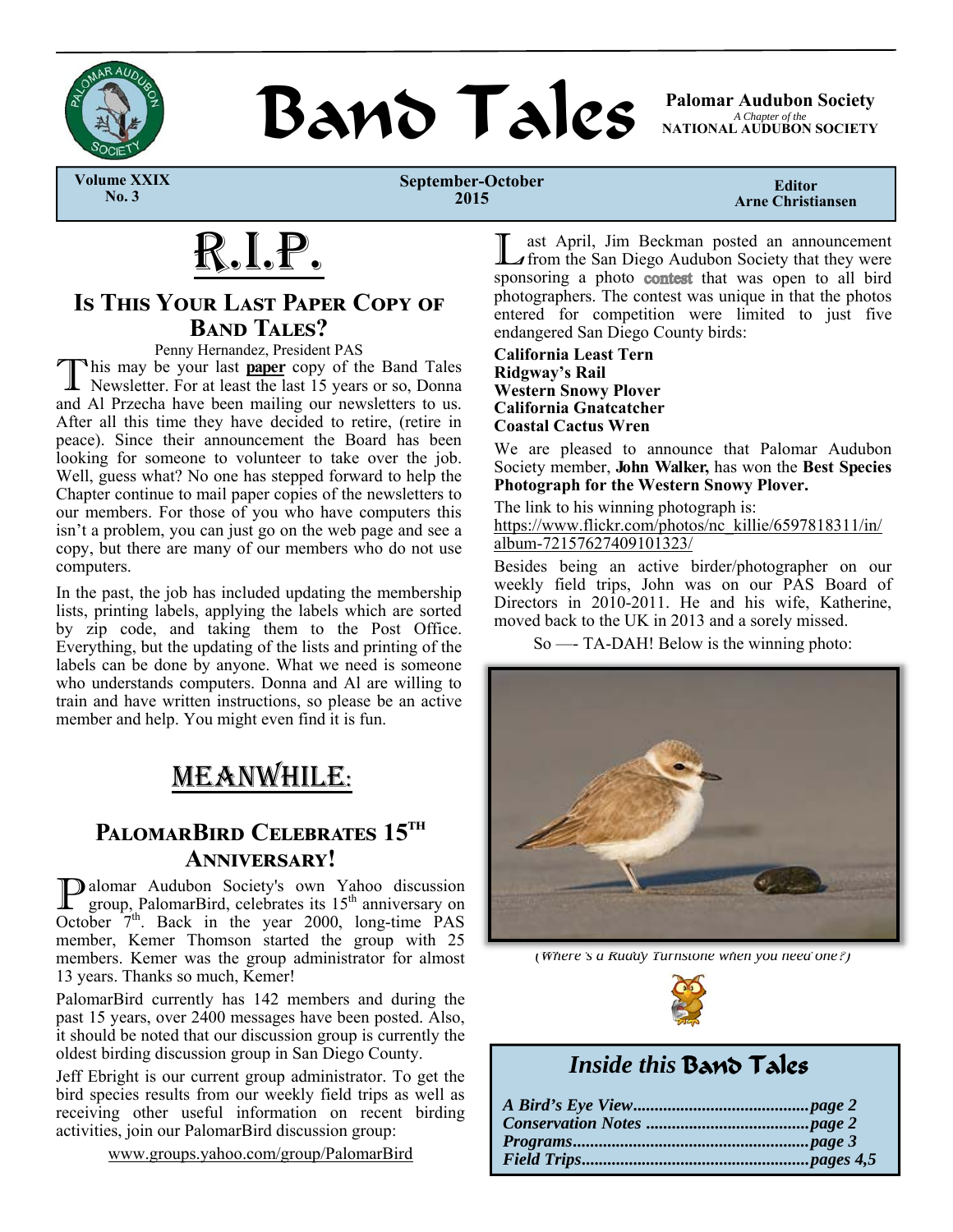### **ANOTHER BIRD'S EYE VIEW** *Arne Christiansen,* Band Tales *Editor*

S orry, Folks, but this time, with Penny's contribution taking front page, you get a different bird's eye view. As the editor of Band Tales since 2002 I have witnessed a succession of positions filled by the few who serve in the not-so-glamourous positions to allow Palomar Audubon Society to thrive. That's the way most volunteer organizations work but it's time for more of us



to step up and volunteer so that those who do so much for PAS don't inevitably suffer burn-out. Been there, done that and it's no fun!

Not being one to mince words, if you think I'm spreading panic over a nonexistent issue look on page 6 of this issue and count the people who serve in more than one capacity. Frankly, from my personal

experience, sending a copy of the newsletter for inclusion on the PalomarBird website eliminates a lot of work for those of us involved in the process: no printing, folding, sorting by zip code and mailing.

If that's what the membership wishes we can go with it. Those of us without computers and/or computer skills can simply find somebody who would be willing to share, maybe even print, a digital copy of Band Tales. End of story!

I have nearly given up asking for articles, even handwritten ones, from readers, necessitating "fill" from National and California Audubon as well other sources. Now it's up to you. If you wish to continue receiving "hard" copies of Band Tales let us hear from you.

#### **VOLUNTEER!**

or watch for the next issue of this newsletter at:

#### **http://www.palomaraudubon.org**

Again it's up to you, not the nebulous "somebody else." I am confident that virtually all of us have access to a phone, and contact numbers of all Board members may be found on page 6.

Bye-bye for now, and may you have happy birding,

Arne



### **CONSERVATION NOTES** *Richard Fowler, Conservation Chair*

### **CITIZEN SCIENCE: THE SYCAMORE CREEK PROJECT**

In 2014 the San Dieguito River Valley Conservancy was awarded a grant to research, design and launch a citizen science ecological monitoring program for the San Dieguito River Valley. A fundamental part of this project is the engagement and training of volunteers.

The Palomar Audubon Society has stepped forward to provide volunteers for bird counts at the Sycamore Creek office of the SDRVP. This site is 165 acres of coastal sage scrub, riparian habitat, and woodland. It is bisected by Sycamore Creek, a stream that continues to flow into the summer months of the current drought. The



site is hemmed in on two sides by Rancho Bernardo homes and on the north side by Highland Valley Road. Only on the East side is there a passage to open space. This eventually links to Blue Sky Ecological Preserve, Lake Poway and Lake Ramona. The site did sustain some damage from the 2007 October fire, but shows little evidence of it today.

A monitoring program requires protocols. PAS has agreed to bird counts twice a quarter for the entire year. We have also agreed to a fixed time to start counts (7:30 A.M.) as well as five regular stops of 10 minutes each on the established route through the site. We remain free to count birds between stops. The protocol was reviewed and accepted by the San Diego County Management and Monitoring program.

PAS conducted it first count on February  $4<sup>th</sup>$  of this year and as of August we have had five counts, two winter, two spring, and one summer. We have identified 55 species so far and this includes large numbers of the usual suspects such as Acorn Woodpeckers, Mourning Doves, Wrentits, and Spotted and California Towhees. Other species include Canyon and Rock Wren, Yellow-breasted Chat, Yellow Warbler, Fox and Chipping Sparrow, Bluegray Gnatcatcher, Hutton's vireo, and Phainopepla. We have not identified either the Bell's Vireo or the California Gnatcatcher, two endangered species that have been identified in nearby habitats.

The goal of this project is a baseline inventory of bird species on this parcel. This information will enhance our ability to protect these species and better manage the potential development of the surrounding area. All PAS members who are interested in birding and conservation are welcome to participate in these counts. Our next count will be on September  $9<sup>th</sup>$ . Please feel free to contact me about your availability for the September count or future counts. Going forward we anticipate counts in other areas of the park. These counts will focus on some of the most pristine and threatened areas of the park and include areas not open to birding for the general public.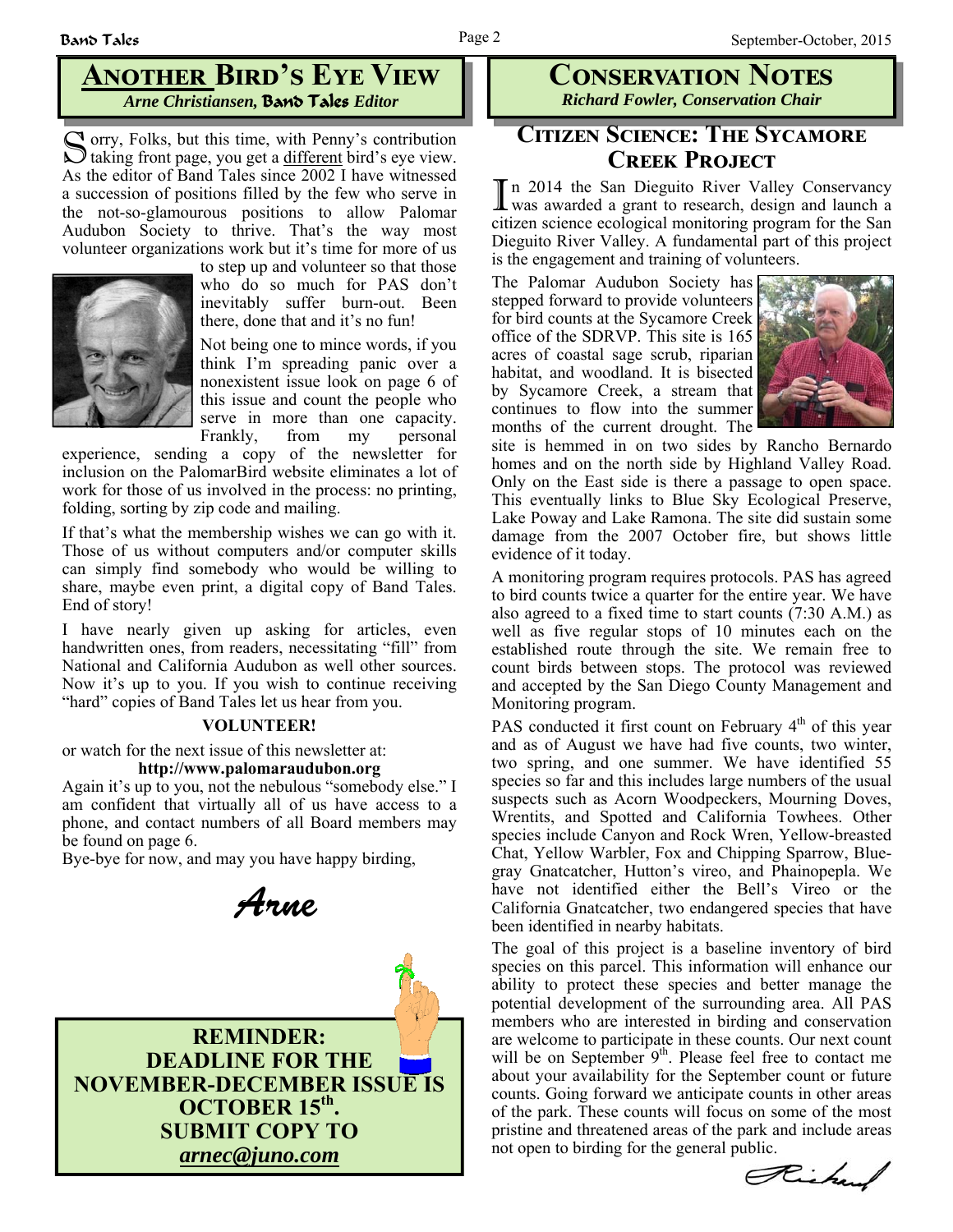### **PROGRAMS**

*Please join us for our interesting monthly program and refreshments at the Remington Club, 16916 Hierba Drive, Rancho Bernardo. There is a social period beginning at 7:00 pm with the meeting and program getting under way promptly at 7:30 pm.*

### Thursday, September 24<sup>th</sup> **Ed Henry "Birds of Northern and Western India"**

In January and February of 2014, Ed Henry photographed birds at and near Bhuj and the Gir National Forest in Gujarat, in the Nawabganj Sanctuary near Lucknow; at and near the Taj Mahal in Agra; at Keoladeo Sanctuary near Bharatpur, Rajasthan, and in New Delhi. He documented 130 species of birds and will show us the best of his photos.

Ed Henry taught Anthropology and Ethnomusicology at San Diego State University for 33 years before doing more serious birding and bird photography. Ed is currently the President of the San Diego Audubon Society.



### **Jeff Lemm "Snakes, Lizards, and Frogs in San Diego County"**

Jeffrey Lemm is a herpetologist at the San Diego<br>
Zoo Institute for Conservation Research. Jeff has traveled the world in search of reptiles and amphibians and has won awards for his photography of these amazing creatures. He is the author of the "Field Guide to Amphibians and Reptiles of the San Diego Region". This presentation gives us an opportunity learn something about those other animals that we often see, when out and about, exploring our local environment.



# **ANOTHER REASON TO BE A** GARDENER

Three out of every four flowering plants rely on pollinators like bees, butterflies and Hummingbirds. But sadly, **pollinators are on the decline** worldwide. There's no better time to reward these hard workers for all they do than by turning your yard or garden into a welcoming haven for bees, butterflies and hummingbirds. Here are a few tips to attract these helpful friends to your garden:

- **1. Honeybees** pollinate about one-third of all crops in the United States and contribute roughly \$15 billion a year to the economy. Honeybees and smaller native bees have somewhat shorter tongues than bumblebees, so they'll appreciate tightly packed clusters of tiny flowers and shallow blossoms like some milkweeds, spirea, goldenrod and phlox.
- **2. Bats** are hard at work while you're asleep, so consider night-blooming plants in addition to day -bloomers. Install a bat box on a nearby tree to encourage bats to take up residence in your yard.
- 3. **Hummingbirds** love brightly colored, tubular flowers. Native red trumpet honeysuckle and many types of columbine are a favorite. When blooms are few, supplement flowers with feeders filled with nectar water.
- 4. **Butterflies** move pollen on their bodies, like bees, but aren't quite as efficient as other pollinators. Attract these beauties with red, yellow, orange, pink and purple blossoms that are flat-topped or clustered and have short flower tubes.

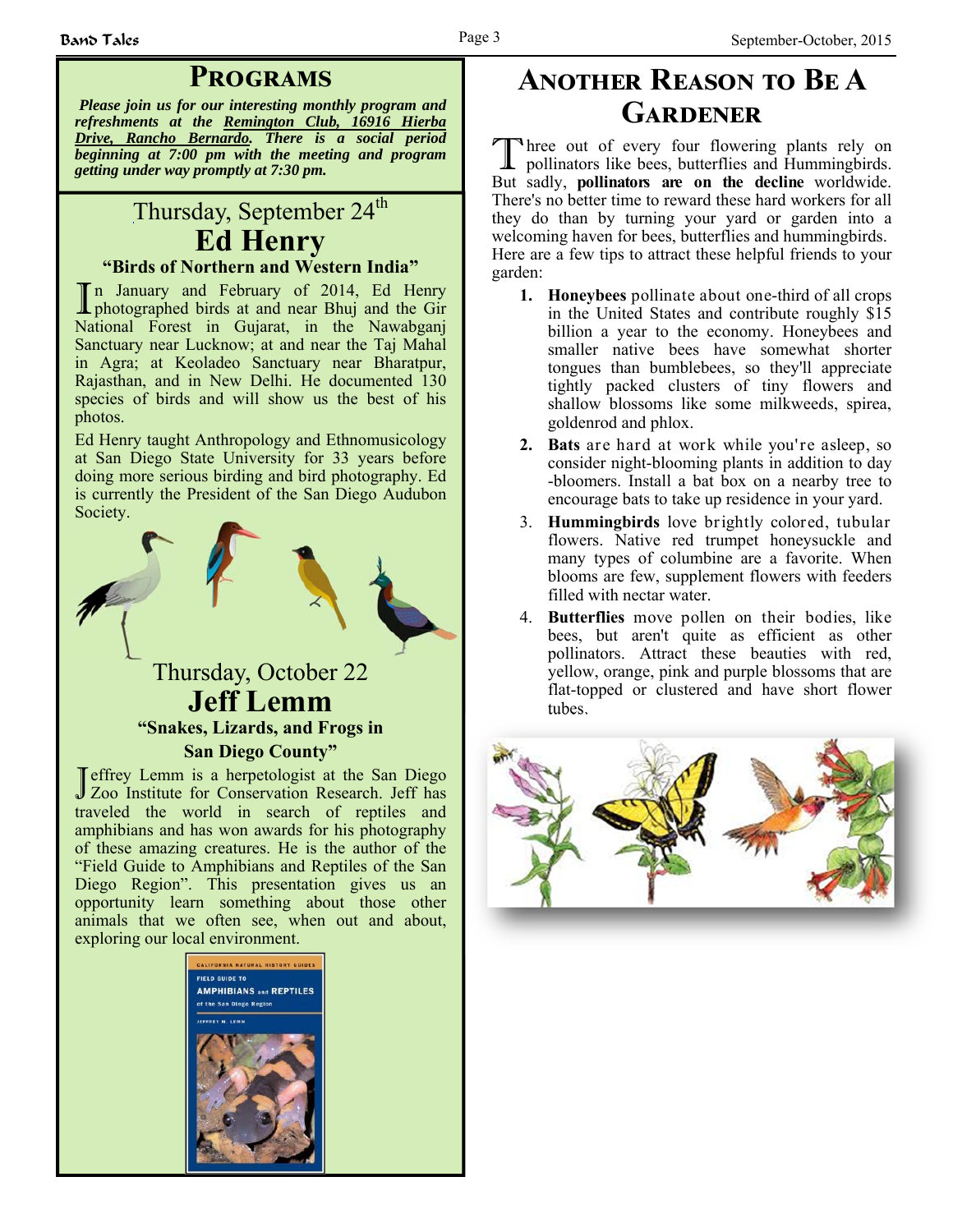### **FIELD TRIPS** *Jim Beckman*

 $\gamma$  hether a seasoned birder or a beginner, you are welcome to join us. For more information call the trip leader shown below. Heavy rain cancels trips. Locations in Thomas Guide Coordinates are shown in parenthesis as (Page-Column Row). Ratings: 1=easy, suitable for all levels, 2=moderate, a bit more walking and possibly some hilly terrain, 3=challenging, longer hikes and may involve some steep terrain.

**Please Note: Summer birding can be very warm so be sure to bring sunscreen and sufficient water on walks.**

> Saturday, September 5, 8:00 am **Kit Carson Park** Escondido **(1150-C1) Rating: 1**

From I-15 in Escondido, exit east on Via Rancho Parkway and drive about one mile northeast on Bear Valley Rd. to the Park Road entrance at the stoplight. Turn left, and proceed on Park Road about ¾ mile to the Amphitheater parking lot on the right. Woodland, riparian, and open-area habitats will usually get us a nice list of resident birds. Expect warm weather.

Leader: Jim Beckman

858-205-2819

Saturday, September 12, 8:00 am.

**Peñasquitos Canyon Preserve** Rancho Peñasquitos **(1189-C7) Rating: 2**

We will meet at the Rancho de Los Peñasquitos Adobe Ranch House parking lot and explore trails through grasslands and riparian woodland. Take I-15 and exit at Mercy Road going west. Turn right onto Black Mountain Road and drive a short distance to Canyonside Park Drive (first stop light). Turn left and continue west to the Adobe Ranch House parking lot. Expect warm weather. Leader: Jeff Ebright

858-484-3932

Saturday, September 19, 8:00 am. **Batiquitos Lagoon**  Carlsbad **(1127-A7) Rating: 1-2**

From I-5 in Carlsbad, exit east on Poinsettia Lane. Turn right on Batiquitos Drive, drive about ½ mile to Gabbiano Lane, turn right and continue to the end. We will look for ducks, waterfowl, and riparian birds. Leader: Michael Beeve

290-247-5237

Saturday, September 26, 8:00 am. **Kumeyaay Lake** Mission Trails Regional Park, Santee **(1230-G6) Rating: 2**

From North County, take I-15 south to CA-52 east. Take exit 13 (Mast Boulevard) and turn left on to Mast. Take the first right onto West Hills Parkway. Take another right onto Mission Gorge Road and then make a very slight right onto Father Junipero Serra Trail. At the 4-way stop-sign, make a right onto Bushy Hill Drive and turn right just past the campground entry kiosk into the free Day Use parking area. Expect warm weather. Leader: Jim Beckman 858-205-2819

Saturday, October 3, 8:00 am.

#### **Bolsa Chica Ecological Reserve & Huntington Central Park**

Huntington Beach, Orange County **(O.C. 857-C3) Rating: 1-2**

Bolsa Chica Ecological Reserve is the largest coastal salt marsh preserve in the Los Angeles/Orange County metropolitan region. Its 300 acres are a vital oasis for resident shorebirds and millions of migrating birds traveling between the Arctic and South America along the Pacific Flyway. At Huntington Central Park we will see locals and possibly vagrant migrants. We will bird at the Reserve first and then drive to Huntington Central Park. Directions: Take I-5 north past San Juan Capistrano. Continue on I-5 to I-405. Take I-405 north (towards Long Beach). Exit on Warner Ave. West. Continue west approximately 6 miles to Pacific Coast Hwy. Turn left (south) and drive about 1 mile (making a U-turn) to the Reserve parking lot on the east side of Pacific Coast Hwy. It's about 70 miles from Oceanside and should take about 75 minutes. Meet at the boardwalk entrance. **Arrive extra early for the best parking spots.** Bring a picnic lunch to enjoy at the Huntington Central Park picnic tables. Leader: Sally Sanderson vcwillow@aol.com

760-749-6995

Saturday, October 10, 8:00 am. **Whelan Lake Bird Sanctuary** Oceanside http://www.bvaudubon.org/whelan.htm

**(1066-F7) Rating: 2**

From I-15 take Highway 78 west and exit north on El Camino Real and continue to Douglas Drive. Or from I-5 north, exit east on Highway 76 and continue to Douglas Drive. Take Douglas Dive north approximately 1 mile and turn left on North River Road. Continue west to the entrance gate at the end. **NOTE: Arrive no later than 7:45 am. Park and we will wait for the caretaker to open the locked gate. We will then enter the Bird Sanctuary as a group. If the gate is already open when you arrive, continue west on the dirt road to the caretaker's house and parking lot. Disregard the "No Trespassing" Signs.**

Leader: Doug Walkley

310-387-8190

#### **NOTE: A Message from Doug Walkley:**

For the Early Birds, we have made special arrangements with Greg to have the gate open by 7 am. Diane and I have again decided to call a subset of this outing "The Big Sit". For those who prefer to simply linger by the lake, please join Diane. Just show up with your own comfy chair, or saddle up to the picnic table or benches, and watch the show. For a couple hours, you will be entertained by many different performers as they come on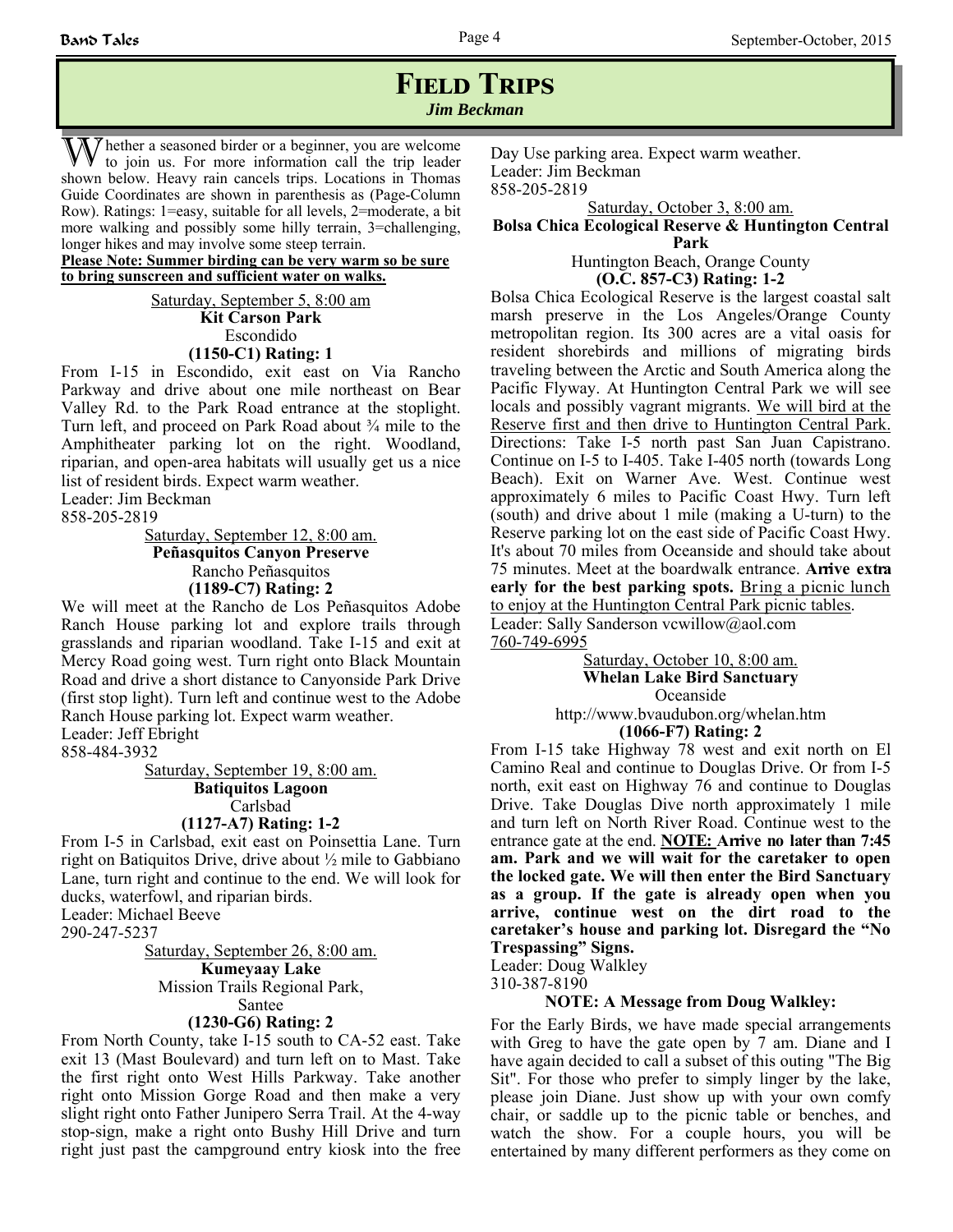stage then depart. Even without the birds, this is a beautiful, serene location where one may enjoy the peacefulness of the lake and the hills beyond. Your count may not be too shy of that of the Trekkers who will come back hot, tired and sweaty. A coffee urn will be brewing up a storm as early as 7:30 AM to help open those peepers with a quick caffeine fix. Famous Fallbrook doughnut holes will be available to produce a nice early morning sugar high. Later, lemonade will be served.

For those interested in lunch, we will be dining at "The Pitstop", located beside the police station, at 3825 Mission Avenue, Oceanside 92058, just a couple of blocks west of Douglas Drive. It's loaded with 50's atmosphere, automobile memorabilia, and serves at least twenty different styles of burgers, all at reasonable prices.

Saturday, October 17, 8:00 am. **Lake Hodges** Del Dios **(1149-E2) Rating: 2**

From I-15 in Escondido exit at Via Rancho Parkway and drive west to Lake Drive. Turn left and drive about ½ mile. Meet at Del Dios Park across the street from the Country Store. We should see waterfowl, shorebirds and a whole host of local residents.

Leader: Hal Benham 858-679-7904

Saturday, October 24, 8:00 am. **La Jolla Coastline** La Jolla **(1227-E6) Rating: 1**

From Highway 52 driving west exit at La Jolla Boulevard West (formerly Ardath Road.) Continue on this road, which will merge with Torrey Pines Rd for about 3/4 mile, then turn right on Prospect. Continue on Prospect to Coast Boulevard. Meet on the ocean-side in front of the Bridge Club and restrooms. Parking is all along Coast Boulevard and adjacent residential streets. **Arrive extra early for the best parking spots.** Park at the first available parking space located. We will be looking for shorebirds, gulls, and seabirds.

Leader: Jack Friery

619-218-7342

#### Saturday, October 31, **8:30 am. (NOTE: New Fall/Winter Start Time) Daley Ranch** Escondido **(1110-C3) Rating: 2-3**

From I-15 in Escondido exit at El Norte Parkway and drive east approximately 3 miles. Look for the "Daley Ranch" sign and turn left (north) on La Honda Drive. Continue up the hill toward Dixon Lake and on to the Daley Ranch free parking area on your left. Meet at the trailhead kiosk.

Leader: Jim Beckman 858-205-2819

#### Saturday, November 7, 8:30 am. **Mission Bay Flood Control Channel & Famosa Slough**  San Diego

**(1268-C4) Rating: 1**

Take I-15 south to I-8. Go west on I-8 and exit north on I-5. Take the first off-ramp, Sea World Drive west to South Shores Park Drive (stop light). Turn left and proceed to our meeting place along the frontage road adjacent to the Flood Control Channel. We will be looking for migrating waterfowl and shorebirds in the channel and bay areas and then drive to near-by Famosa Slough. Leader: Jeff Ebright

858-484-3932

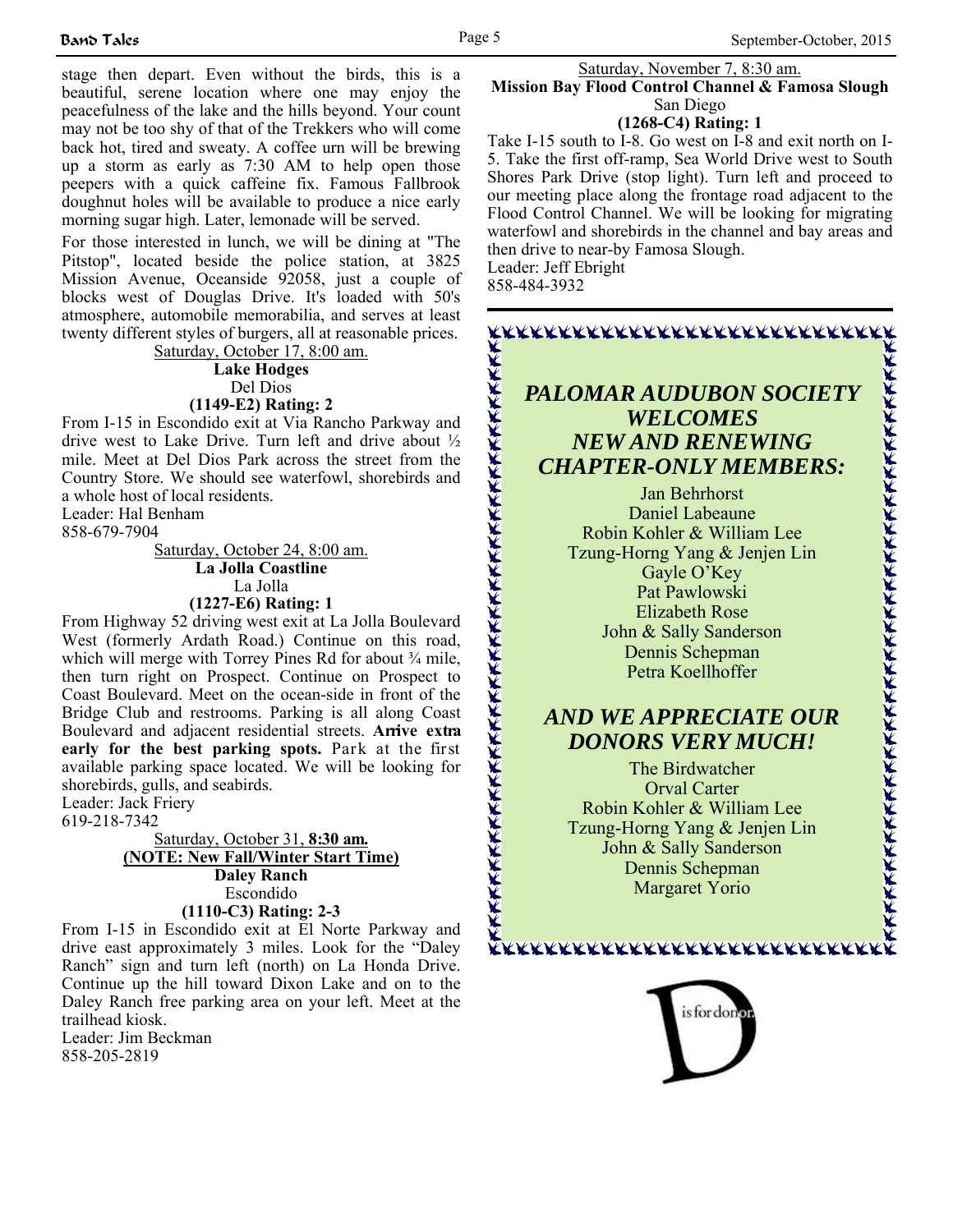# **THE DEFINITION OF INSANITY: SANTA BARBARA'S OIL SPILL**

*Here we are again. Another spill, another blackened beach. Are we destined to repeat ourselves until there's nothing left to protect?* 

By Tyler Hayden Birds in This Story:



Snowy Plover



Brown Pelican Pelecanus occidentalis

**June 5, 2015, Santa Barbara, California —** On Tuesday, May 19, a rusted pipeline broke, smothering Santa Barbara's beaches and tides with a dense blanket of warm oil. The onshore pipe, operated by Houston-based Plains All American Pipeline, leaked more than 100,000 gallons of oil; 21,000 of those gallons poured into a drainage ditch, under a freeway, and into the Pacific. It was the worst local spill since 1969, when a Santa Barbara Channel drilling rig blowout sent a catastrophic 4.2 million gallons of crude onto area beaches and helped give rise to the modern environmental movement. And it occurred along one of the most ecologically pristine and fiercely protected places on earth. Swarming with seabirds, dolphins, sea lions, kelp forests, and migrating whales, the crystal clear, reef-filled waters of the undeveloped Gaviota Coast are one of the only places in the world where northern and southern plants and sea life meet in such a copious yet delicate display of color and movement. It's called "The Galápagos of North America" for good reason.

Two and a half weeks later, with the oiled evidence bagged and tagged and the iridescent sheen fading from the ocean's surface, serious questions linger—about the pace and protocol of the initial response, about what the lasting effects will be on the area's rich intertidal ecosystem, and about what costs and responsibilities the pipeline's owner should be made to bear.

**This is not Plains All American Pipeline's** first big mishap. The company operates 17,800 miles of pipe and gathering systems across the country. Between 2004 and 2007 the Environmental Protection Agency ordered Plains to pay \$3.25 million in reparations and spend \$41 million updating pipelines after 10 spills dumped a combined 273,420 gallons of oil in waterways in Texas, Kansas, Louisiana, and Oklahoma. Its Canadian division suffered three major accidents in Alberta between 2006 and 2012. And last May a ruptured Plains pipeline in Los Angeles County sent 19,000 gallons of crude through the streets of the city's Atwater Village neighborhood. Overall, since 2006 Plains has racked up 175 safety and maintenance infractions, many due to pipe corrosion. The Santa Barbara pipeline wall had eroded to an estimated 1/16th of an inch thick when it broke. According to a Los Angeles Times analysis, the company's incident rate per mile of pipe is more than triple the national average; among the more than 1,700 pipeline operators listed in a federal database, only four were cited for more infractions.

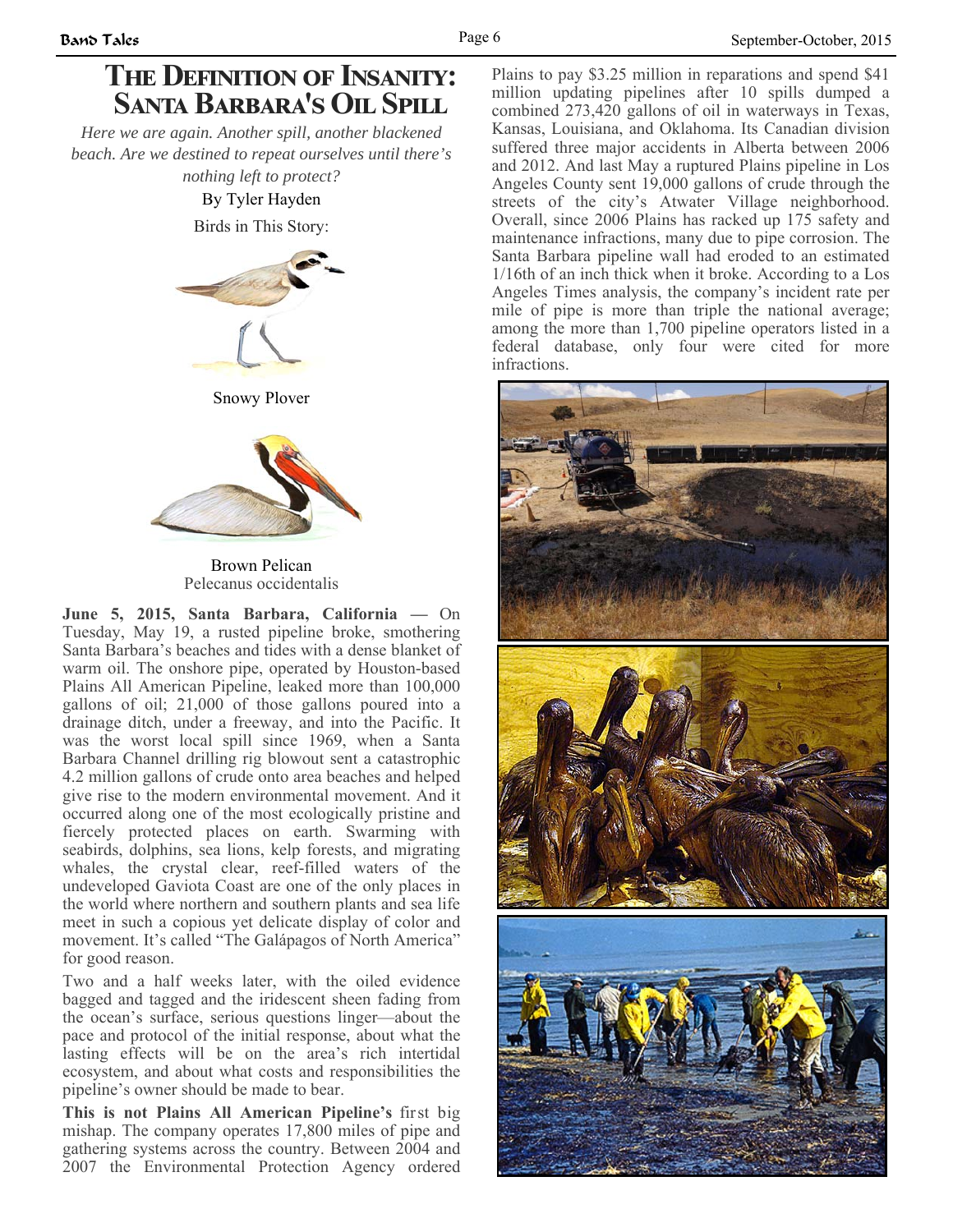# **FROM THE AUDUBON ADVISORY WEBSITE**

### **CLEAN POWER PLAN TAKES AIM AT CLIMATE CHANGE**

The much-anticipated release of EPA's Clean Power<br>Plan final rule to reduce dangerous carbon emissions from power plants arrived on August 4. This is the boldest move by any administration to reduce the carbon pollution that causes global warming.

The case for urgent action has never been stronger. Last year was the hottest on record, according to an international report.<sup>1</sup> The first six months of this year were even hotter. And 14 of the 15 hottest years ever recorded have occurred in this century. As temperatures go up, sea levels rise and extreme weather disasters multiply. Extreme heat kills more Americans than hurricanes, tornadoes, floods and lightening combined. Audubon's science dramatically shows that global warming puts 314 North American birds at risk from climate change. So for Audubon, it's a bird issue.

Electric utilities contribute almost 40 percent of the United States' carbon pollution fueling global warming, the largest source in the country. The Clean Power Plan will require utilities to reduce emissions by 32 percent by 2030 compared to 2005 levels. That will keep nearly 900 million tons of carbon pollution from being spewed into our atmosphere each year. It will provide the same benefits to the climate as taking 70 percent of our cars off the road. Other health and environmental benefits will be realized as well, as the Clean Power Plan creates cleaner, healthier skies.

Each state has the flexibility to find the best, lowest-cost approach to meeting their carbon reduction goals, using a mix of building blocks that include energy efficiency measures, switching to cleaner fuels, or creating regional approaches with neighboring states.

Audubon is working hard to ensure that birds survive a warming world. Our efforts just got some much-needed help with the first-ever federal effort to reduce carbon pollution through the Clean Power Plan.

<sup>1</sup>International report confirms: 2014 was Earth's warmest year on record



Climate change threatens 314 North American bird species, including Burrowing Owls, which could lose 77 percent of their breeding range by 2080. *(Photo: Jeff Whitlock / Flickr)*

### **DROUGHT POLICY SHOULD HELP, NOT HARM, BIRDS**

Congress put forth several legislative efforts to address<br>the drought-plagued western United States this summer. The House of Representatives debated and passed a California-centric drought package (HR 2898), sponsored by Congressman Valadeo (R-CA), to address water issues in that state hit hard by dry conditions. Because the bill gives little consideration to important wildlife laws like the Endangered Species Act, and also includes language that would transfer water off of wildlife refuges, Audubon opposes this bill. The Valadeo bill is now waiting for Senate action.

Congressman Jared Huffman (D-CA) also introduced a bill in the House of Representatives, HR 2983, that is more bird-friendly and doesn't rob water from wildlife. Audubon supports that bill, but the House has yet to act.

Meanwhile, several bills have been introduced in the Senate addressing state and regional needs. California Senators Diane Feinstein (D) and Barbara Boxer (D) have introduced legislation specific to California, and New Mexico Senators Martin Heinrich (D) and Tom Udall (D) followed suit to address drought conditions in their state. It's expected that the Senate will set aside time in the jampacked month of September to discuss these and other possible pieces of legislation aimed at addressing the drought. We anticipate reaching out for your help over the next several months to promote the right package that will help alleviate drought conditions without putting birds and wildlife at risk.



A Great Egret in drought-ravaged California. *(Photo: staticantics / Flickr)*